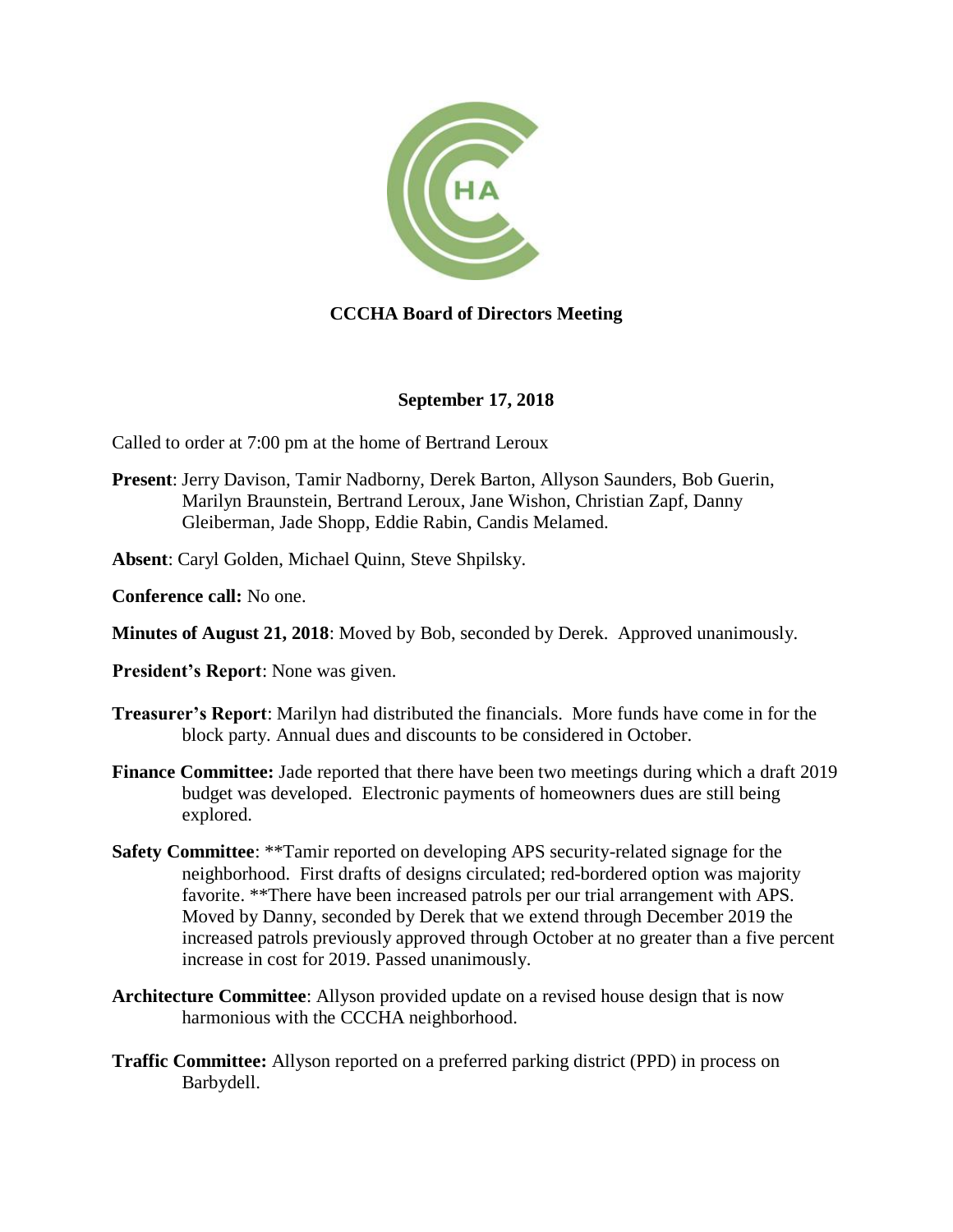- **Communications Committee: \*\*Derek reported that the website is current with Board minutes.** \*\*Woodbine homeowners want a locked gate similar to Edith.
- **Green Committee:** Danny reported that the city is fast-tracking projects that will significantly increase density. He suggested that we partner with other groups as things unfold so that we can maintain our neighborhood character as far as possible.
- **Film Committee:** Derek reported on continuation of "The Goldbergs" and "Schooled." Goldbergs will donate \$4,000 toward Block Party.

**Legal Committee:** No report was given.

**Block Party Committee:** Candis reported that we have \$9,600 so far in cash donations. Costs are \$9,200, so we are in good shape.

**WNC**: \*\*Jane reported (see below for her full report) that flare from gas well is being eliminated. \*\*Fair work policies are being asked for from big box stores (who often don't provide their employees with reasonable notice on schedules). \*\*Bird scooters are being addressed by the City regarding issues of public safety, last-mile transportation benefits, use of bike paths, enforcement. Discussion ensued on the assessment of the positive and negative effects that Bird and similar rental scooters may be having. \*\*WNC has sought to postpone Cheviot Hills' Community Plan Update by three years. \*\*Mixed-use is being encouraged by the city.

**Old Business:** Christian and Bob reported on the legalities of neighborhood video surveillance, expectation of privacy, placement on private vs. public property. Neighborhood security survey by a security consultant was suggested.

**New Business:** Consideration of Architectural fines for non-compliant developers. Eddie moves, Tamir seconded that the Architectural Committee come up with a proposal for the Board's consideration. Carried unanimously.

\*\*\*\*Consideration of the 2019 budget. Sentiment to move some of the earnings from our investments into our annual budget. Jade will work on this and come back next month with a proposal.

## **Next meeting will be October 16, 2018 at 7:00 pm at Tamir's house.**

## **Meeting adjourned at 9:40 pm.**

Respectfully submitted,

Gerald C. Davison, Secretary ------------------------------------------

Jane Wishon's minutes of Sept 13 2018 meeting on WNC meeting: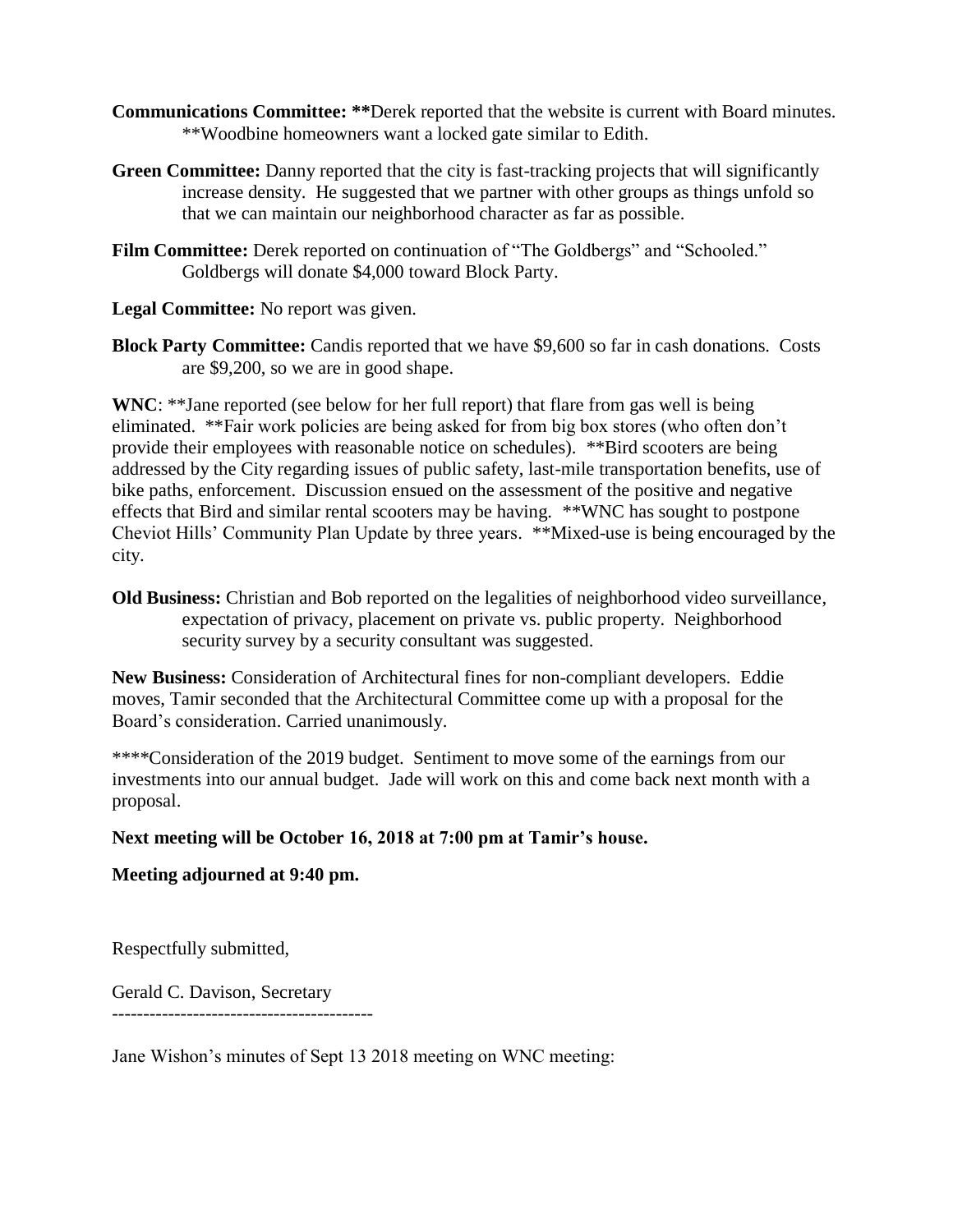

\_\_\_\_\_\_\_\_\_\_\_\_\_\_

**WESTSIDE NEIGHBORHOOD COUNCIL** P.O. Box 64370 Los Angeles, CA 90064 www.wncla.org (310) 474-2326



Westside Neighborhood Council Governing Board/Stakeholder Meeting NOTICE OF AGENDA September 13, 2018 - Thursday 7:00 P.M. Westside Pavilion 10800 W. Pico Meeting Room A (3<sup>rd</sup> Floor behind food court)

- **1. PRESENTATIONS (discussion and/or possible action):**
- a. National Council of Jewish Women/LA (NCWLA) Presentation on a Fair Workweek LA Campaign. NCJW/LA is a coalition partner with the L.A. Alliance for a New Economy (LAANE) LAANE is a coalition of labor, community groups, health advocates, and retail workers fighting for a Fair Workweek in the city of Los Angeles. Motion to support in principle for those businesses with 30 or more locations worldwide

\_\_\_\_\_\_\_\_\_\_\_\_\_\_\_\_\_\_\_\_\_\_\_\_\_\_\_\_\_\_\_\_\_\_\_\_\_\_\_\_\_\_\_\_\_\_\_\_\_\_\_\_\_\_\_\_\_\_\_\_\_\_\_\_\_\_\_\_\_\_\_\_\_\_

**2. COMMUNITY/GOVERNMENT REPORTS & ANNOUNCEMENTS:**

LA City Council District Representative CD 5 Los Angeles City Council met on Tuesday,

September 4, and approved guidelines for dockless mobility. These new provisions include:

- **Timeline** Motion to develop regulatory framework was introduced in October 2017. Our recommended rules and guidelines were heard by the Transportation Committee on June 27 and August 8, and then by the Public Works and Gang Reduction committee on August 15. As of September 4, the rules and guidelines have been approved by the full City Council, and we will be able to begin issuing conditional/temporary permits.
- **Permits** Under the 120 day conditional permit all new and existing operators will be able to deploy up to 3,000 vehicles throughout the city, with a higher cap in districts with their own pilot programs. Leading up to their annual permit application, operators are required to conduct outreach and determine both equity and safe parking plans to submit with their annual permit application. We hope to begin accepting applications and issuing annual permits in January 2019.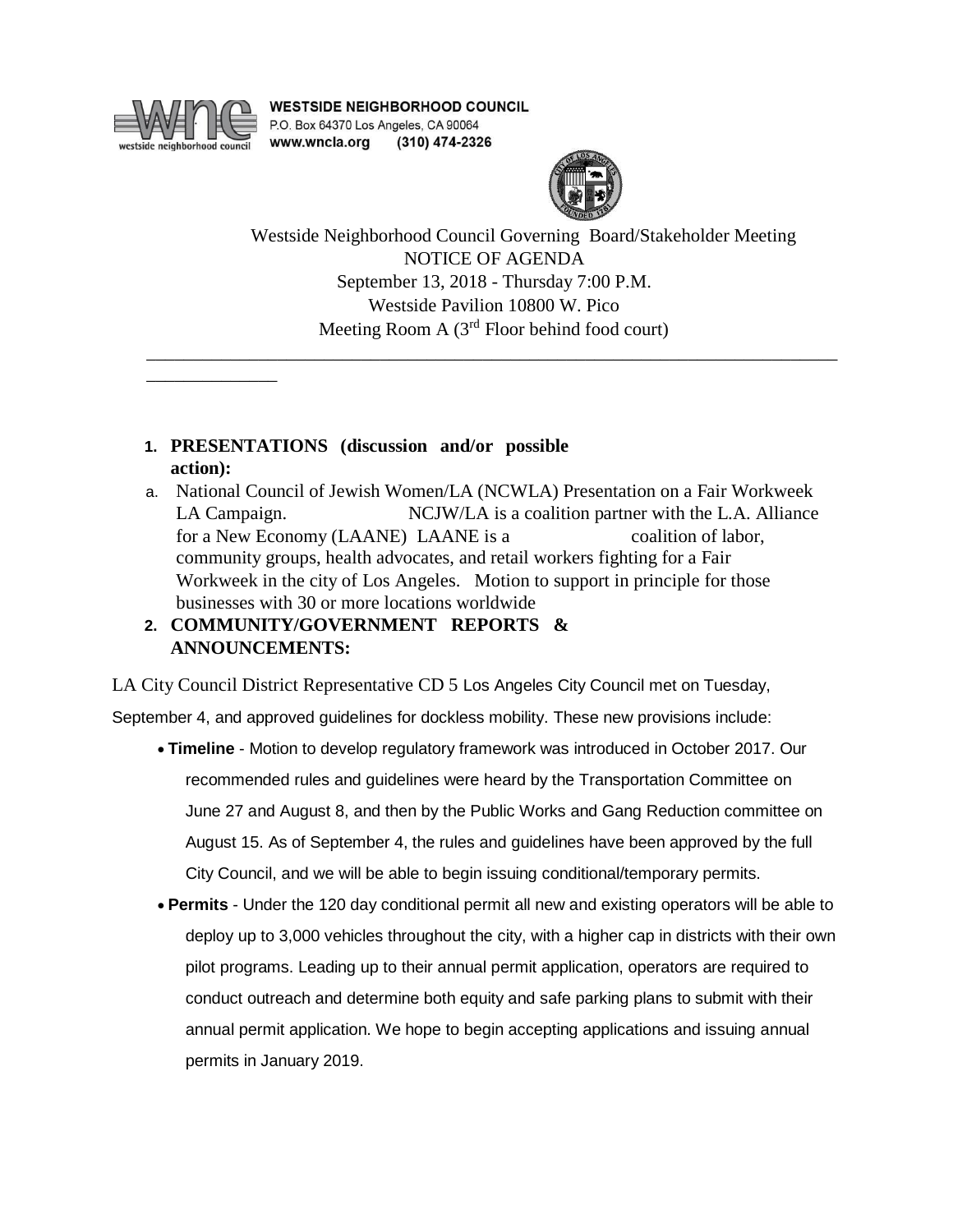- **Data** These rules and guidelines establish a proactive approach to new tech-enabled modes of transportation, setting data sharing specifications that all new companies must abide by in order to operate in the City of Los Angeles.
- **Safety** A limit of 15 miles per hour for electric scooters and bikes, front and rear lights required, messaging on vehicles & in app including: no riding on sidewalks; yield to pedestrians; wear helmets while using. Vehicles must be parked upright and cannot be parked at crosswalks, corners, or curb ramps, blocking the sidewalk or in a manner that impedes regular travel in the public right of way.
- **Fleet size** minimum 500 maximum 3,000 (to go into effect in 2019).
- **Equity** Operators can expand their fleet beyond the initial 3,000 with an additional

2,500 located in CalEnviroScreen designated disadvantaged communities, plus 5,000

more in disadvantaged communities in the San Fernando Valley, for a total fleet size of

10,500 per operator. Operators must provide rental options that do not require credit or

smart phones, and offer a low-income customer plan. (Slated to go into effect in 2019). **Evaluation** - Council approval begins a one year pilot program (beginning in early-2019) to evaluate dockless mobility in Los Angeles, and LADOT is directed to report back on several factors including: data on collision and injury; recommendations for building out bicycle enhanced networks to support new dockless transport; protocols to incentivize good behavior; feasibility of installing parking corrals in high traffic corridors; potential technology to regulate speed; optimal vehicle density; potential for revenue generation.

b. Outreach, Lisa Morocco

•

• Overland Ave Community Farmer's Market update-- Market will be closed Sept. 16th

• Funding for up to \$300.00 for a WNC Pop Up Tent for to be used at WNC outreach events

c. Planning Committee, Barbara Broide and Kim Christensen

i. Update on Planning issues – City Planning meeting on Oct 25th

d. WNC Safety and Preparedness Fair, Jeff Hronek on November  $4<sup>th</sup>$  at Overland Elementary

#### e. **Motion:**

The WNC requests the Planning Department provide all information (below), prior to commencing any work on the Community Plan Update process.

These data are prerequisite for meaningful asset-based grassroots planning input to any

Community Plan, whether it is for the Westside's first cycle (Palms-Mar Vista-Del Rey,

Westchester-Playa del Rey, West Los Angeles Venice) or the second cycle (Westwood, Bel AirBeverly Crest, Brentwood-Pacific Palisades):